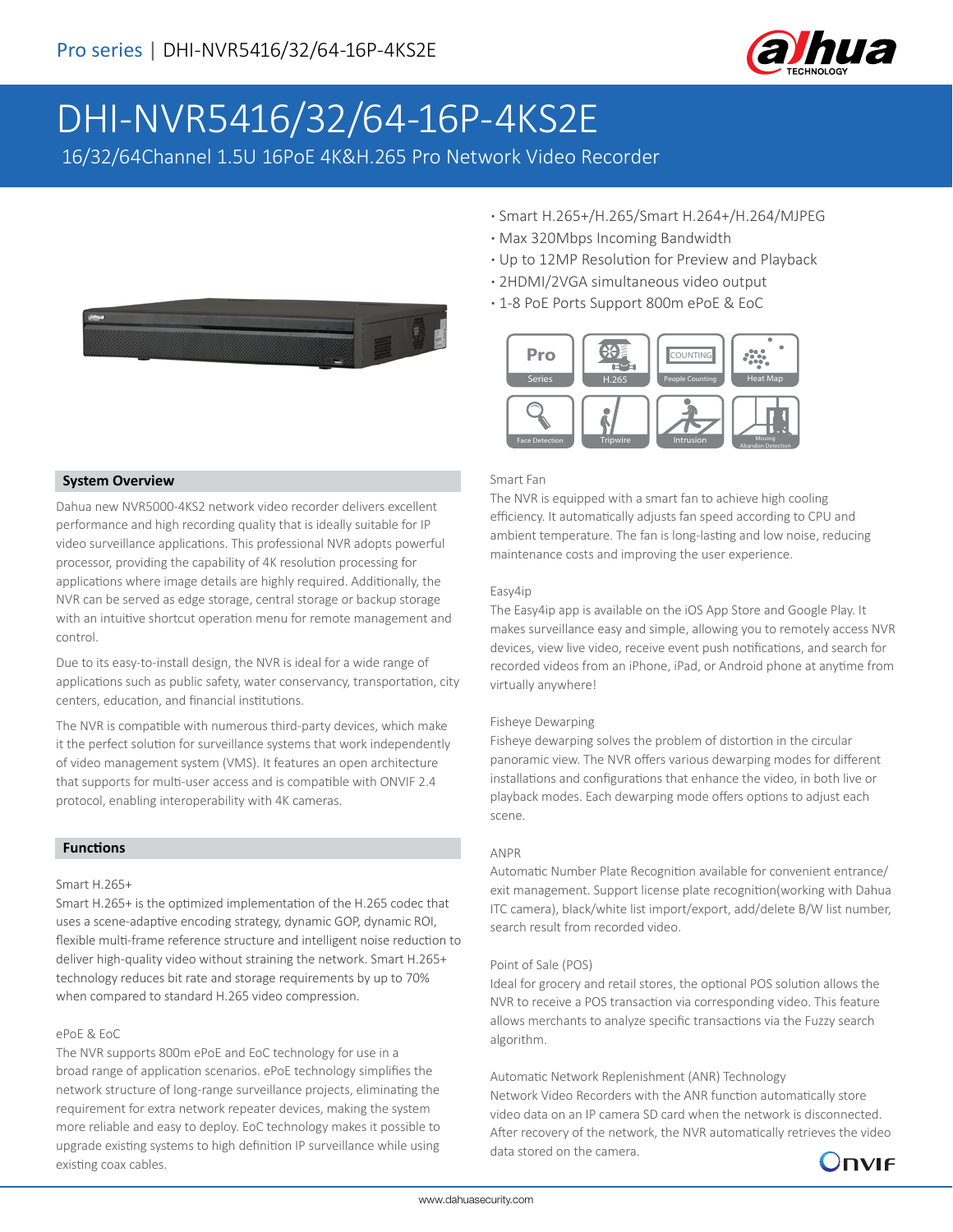# Pro Series | DHI-NVR5416/32/64-16P-4KS2E

# **Technical Specification** System Main Processor Quad-core embedded processor Operating System Embedded LINUX Audio and Video IP Camera Input 16/32/64 Channel Two-way Talk 1 Channel Input, 2 Channel Output, RCA Display Interface 2 HDMI, 2 VGA Resolution HDMI1: 3840 × 2160 , 1920 × 1080 , 1280 × 1024,  $1280\times720$  ,  $1024\times768$ VGA1: 1920 × 1080 , 1280 × 1024, 1280 × 720 , 1024 × 768 HDMI2/VGA2: 1920 × 1080 Decoding Capability 4-ch@8MP(30fps), 16-ch@1080P(30fps) Multi-screen Display 1st Screen: 16CH: 1/4/8/9/16 32CH: 1/4/8/9/16/25/36 64CH: 1/4/8/9/16/25/36/64 2nd Screen: 1/4/8/9/16 OSD Camera title, Time, Camera lock, Motion detection, Recording Recording Compression Smart H.265+/H.265/Smart H.264+/H.264/MJPEG Resolution 12MP, 8MP, 6MP, 5MP, 4MP, 3MP, 1080P, 1.3MP, 1080P, 1.3MP, 1080P, 1.3MP, 1080P, 1.3MP, 1080P, 1.41 720P, D1 etc. Bit Rate 16Kbps ~ 20Mbps Per Channel Record Mode Manual, Schedule (Regular, MD(Motion Detection) , Alarm, IVS), Stop Record Interval  $1 \approx 120 \text{ min (default: } 60 \text{ min)}$ , Pre-record:  $1 \approx 30$ sec, Post-record: 10 ~ 300 sec Video Detection and Alarm Recording, PTZ, Tour, Alarm Out, Video Push, Email,

| <b>INVEST EVENTS</b>     | Snapshot, Buzzer and Screen Tips                                                                                                                           |  |
|--------------------------|------------------------------------------------------------------------------------------------------------------------------------------------------------|--|
| <b>Video Detection</b>   | Motion Detection, MD Zones: 396 (22 × 18), Video<br>Loss and Tampering                                                                                     |  |
| Alarm input              | 16 Channel                                                                                                                                                 |  |
| <b>Relay Output</b>      | 6 Channel                                                                                                                                                  |  |
| Playback and Backup      |                                                                                                                                                            |  |
| Sync Playback            | 1/4/9/16                                                                                                                                                   |  |
| Search Mode              | Time /Date, Alarm, MD and Exact Search (accurate<br>to second)                                                                                             |  |
| <b>Playback Function</b> | Play, Pause, Stop, Rewind, Fast play, Slow Play, Next<br>File, Previous File, Next Camera, Previous Camera,<br>Full Screen, Backup Selection, Digital Zoom |  |
| Backup Mode              | USB Device/Network/eSATA Device                                                                                                                            |  |
| Third-party Support      |                                                                                                                                                            |  |
| Third-party Support      | Arecont Vision, Airlive, AXIS, Canon, Dynacolor, JVC,<br>LG, Panasonic, Pelco, PSIA, Samsung, Sanyo, Sony,<br>Watchnet and more                            |  |

| Network                     |                                                                                                                                                                                               |
|-----------------------------|-----------------------------------------------------------------------------------------------------------------------------------------------------------------------------------------------|
| Interface                   | 1 RJ-45 Ports (10/100/1000Mbps)                                                                                                                                                               |
| PoE                         | 16 ports (IEEE802.3af/at)<br>1-8 ports support ePoE & EoC                                                                                                                                     |
| <b>Network Function</b>     | HTTP, HTTPS, TCP/IP, IPv4/IPv6, UPnP, SNMP, RTSP,<br>UDP, SMTP, NTP, DHCP, DNS, IP Filter, PPPoE, DDNS,<br>FTP, Alarm Server, IP Search (Support Dahua IP<br>camera, DVR, NVS, etc.), Easy4IP |
| Max. User Access            | 128 users                                                                                                                                                                                     |
| Smart Phone                 | iPhone, iPad, Android                                                                                                                                                                         |
| Interoperability            | ONVIF 2.4, SDK, CGI                                                                                                                                                                           |
| Storage                     |                                                                                                                                                                                               |
| Internal HDD                | 4 SATA III Ports, Up to 10 TB capacity for each HDD                                                                                                                                           |
| eSATA                       | 1 eSATA                                                                                                                                                                                       |
| Auxiliary Interface         |                                                                                                                                                                                               |
| <b>USB</b>                  | 3 USB Ports (2 Rear USB 3.0, 1 Front USB 2.0)                                                                                                                                                 |
| <b>RS232</b>                | 1 Port, for PC Communication and Keyboard                                                                                                                                                     |
| <b>RS485</b>                | 1 Port, for PTZ Control                                                                                                                                                                       |
| Electrical                  |                                                                                                                                                                                               |
|                             |                                                                                                                                                                                               |
| Power Supply                | Single, AC100V ~ 240V, 50 ~ 60 Hz                                                                                                                                                             |
|                             | NVR: <17.5W (Without HDD)                                                                                                                                                                     |
| <b>Power Consumption</b>    | PoE: Max 25.5W for single port<br>150W total rated power, 80% control for protection                                                                                                          |
| Fan                         | Smart fan, automatically adjust running speed                                                                                                                                                 |
| Environmental               |                                                                                                                                                                                               |
| <b>Operating Conditions</b> | $-10^{\circ}$ C ~ +55°C (+14°F ~ +131°F), 86 ~ 106kpa                                                                                                                                         |
| <b>Storage Conditions</b>   | -20°C ~ +70°C (-4°F ~ +158°F), 0 ~ 90% RH                                                                                                                                                     |
| Construction                |                                                                                                                                                                                               |
| <b>Dimensions</b>           | 1.5U, 440mm x 411.2mm x 76mm;<br>$(17.3" \times 16.2" \times 3.0")$                                                                                                                           |
| Net Weight                  | 4.65kg (10.3 lb) (without HDD)                                                                                                                                                                |
| <b>Gross Weight</b>         | 7kg (15.4 lb) (without HDD)                                                                                                                                                                   |
| Installation                | Rack-mounted                                                                                                                                                                                  |
| Certifications              |                                                                                                                                                                                               |
| CE                          | EN55032, EN55024, EN50130-4, EN60950-1                                                                                                                                                        |
| FCC                         | Part 15 Subpart B, ANSI C63.4-2014                                                                                                                                                            |